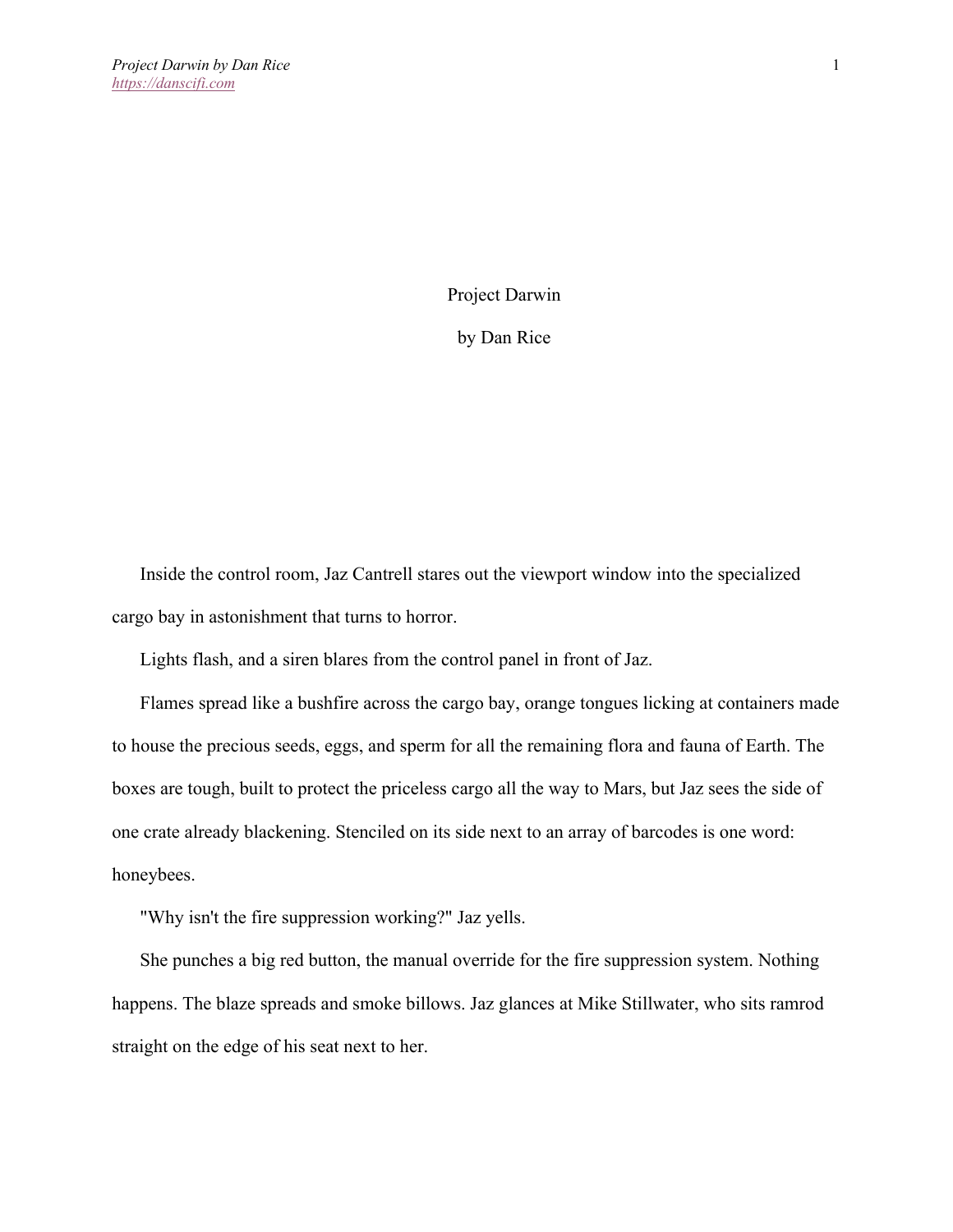Mike gazes at an ultrathin tablet he holds in trembling hands. "Emergency services are responding. They'll be here in ten minutes."

"Not fast enough," Jaz says. "Is everything locked down? I'm going to vent the bay."

"The crates are secured," Mike says, fingers manipulating the tablet. "Maybe we should wait. The fire crew will be here in nine minutes."

"We don't have nine minutes," Jaz says and flips switches to open the cargo bay airlock. "What the hell? It isn't opening."

Brow furrowing and breaking out in a cold sweat, Jaz stares into the inferno. Dammit. This can't be happening. She had left her family and abandoned her fiancé to join the U.N. Space Force at eighteen, experienced the hell of low G and 0 G combat fighting separatists on the moon and Freedom Station, and suffered through officer training. All to be here on the Stellar Voyager, transporting everything good about life on Earth to Mars. Now, Project Darwin is going up in smoke before the Stellar Voyager even breaks Earth orbit.

"I'm going out there. I'll get to the airlock and open it," Jaz says.

She turns on her mag boots and unstraps herself from the chair and stands.

"Don't. You'll die. The fire crew will be here in eight minutes, fifteen seconds."

Jaz glances out the viewport window in time to watch the honeybee container collapse beneath the flames. She growls in sorrow as much as in anger. All the safeties are failing. That is impossible or, at least, highly improbable. Could the fire be the work of a saboteur? Had the fanatical Only Earth Movement finally infiltrated Project Darwin?

"We don't have even five minutes. There's an emergency vac suit in the airlock. I'll be fine."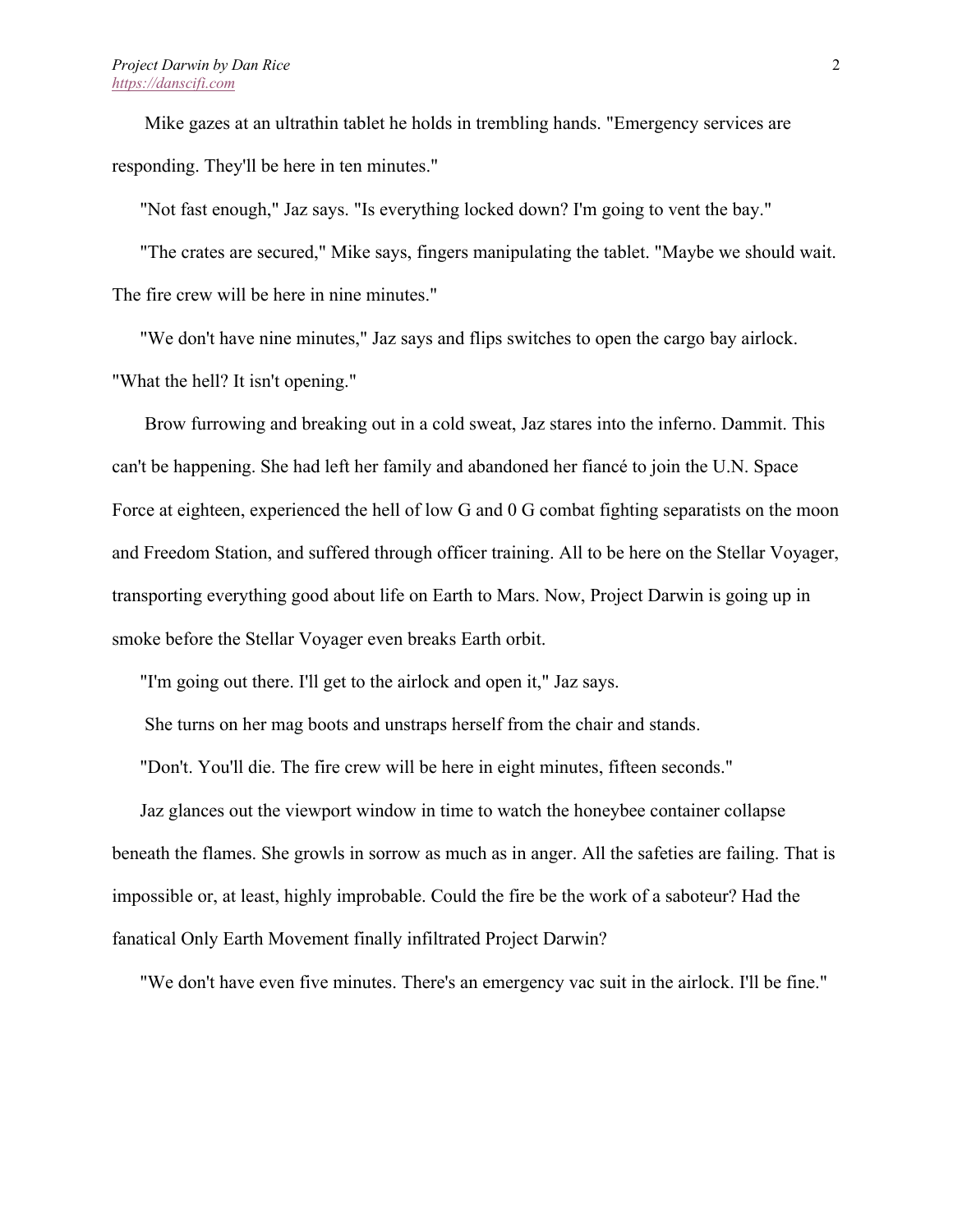## *Project Darwin by Dan Rice https://danscifi.com*

Mike engages his mag boots, unbuckles himself from his chair, stands up, and blocks her access to the hatchway to the cargo bay. "Are you crazy, Jaz? Look out there. You'll never make it to the airlock. If the smoke doesn't kill you, the fire will."

"Get out of my way, Mike."

"No," Mike says and crosses his arms in front of his broad chest.

Jaz shakes her head. She doesn't have time for this. Mike might be big, but he's not military,

he's a tech. Either he is going to move out of her way, or she is going to go through him.

Jaz strides toward him, mag boots thudding against the deck plating.

Mike raises his arms up like a boxer, hands clenching into fists as large as her face.

"Life ends with Earth," Mike says fervently.

"You sabotaged the mission. You're a goddamn Only Earther."

Mike charges her, boots clomping, and throws a haymaker. His movements are herky-jerky like all those who aren't acclimated to 0 G. Jaz dodges his punch and disengages her right mag boot and smashes it with its heavy metallic sole into Mike's left knee. Jaz feels something give under her foot, probably his kneecap shattering.

Screaming, Mike falls forward, kept from tumbling to the floor by his magnetic boots and the lack of gravity. Jazz grabs Mike by the head and pistons her knee into his face once, then twice. When she releases him, Mike is knocked out, his face a mushy, bloody mess. Only his boots keep him from floating away.

Jaz opens the hatch and enters the hellscape. Black smoke clouds her vision and burns her lungs. Flames crackle, and she sees an orange flash in her peripheral vision. Containers melt, becoming oozing, gooey rivulets of plastic. She crouches as low as she can, the position made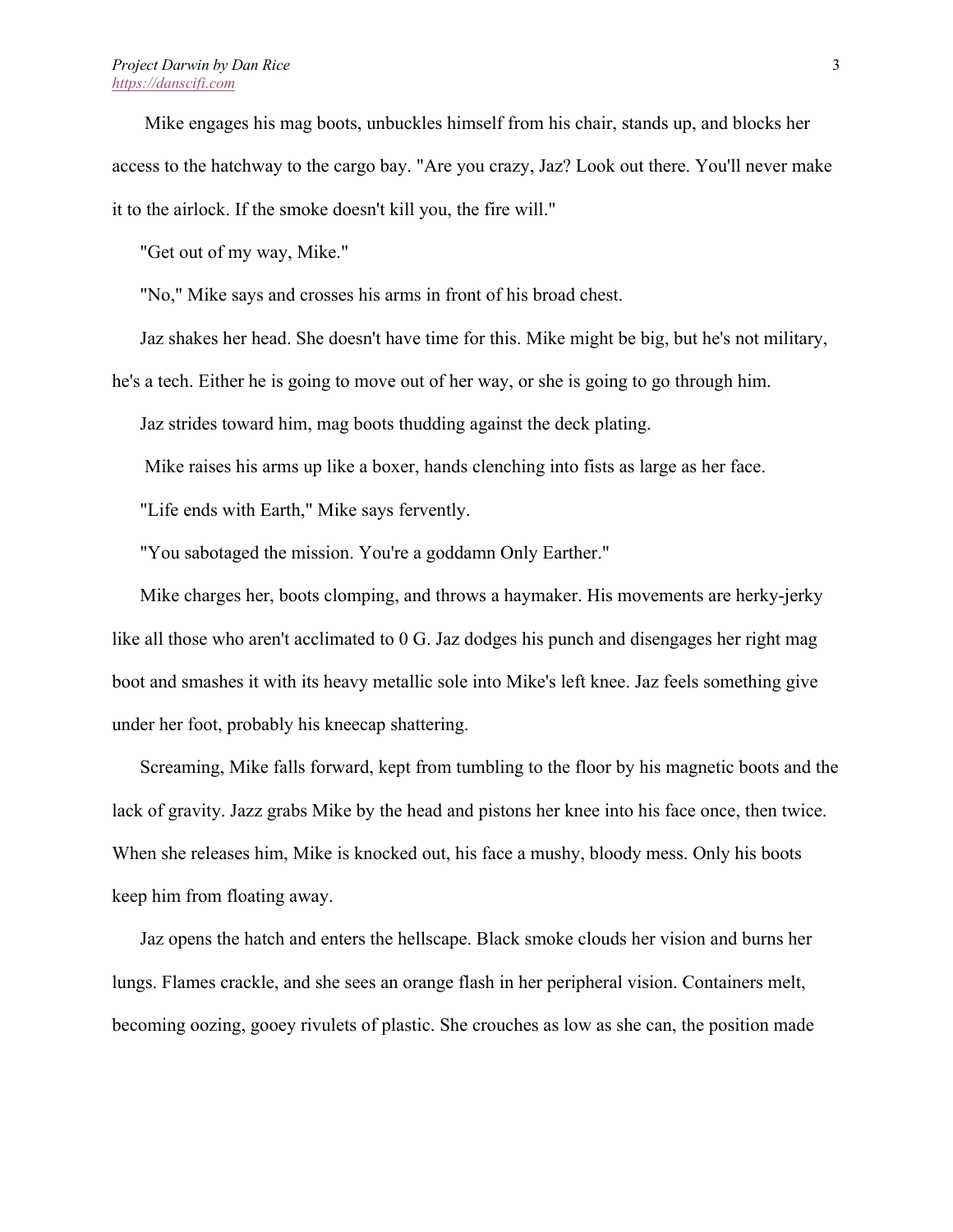challenging by her mag boots, and shuffles down a corridor formed by the containers and the wall.

Jaz hangs a left, and it's a straight shot between containers to the airlock along the back wall. Fire dances across the smoke-choked pathway. The damn smoke clogs her nostrils and tastes like industrial solvents on her tongue. She blinks her eyes in a vain attempt to clear her blurring vision. Her head feels like she's taken one too many spins on a merry-go-round. Mike was right about one thing; she's not going to make it to the airlock before passing out from smoke inhalation. Unless…

Jaz clamps her boots against the wall and bends her legs. If she can kick off with enough force, she will rocket between the containers to the airlock. The only problem is she risks careening into the crates like a pinball. If that happens…best not to think about that. Jaz disengages her boots and kicks off the wall like a competitive swimmer.

Coughing on smoke, Jaz hurtles up the path. She screams when flames sear her left hand. Tears and smoke obscure her vision. She must be close to the airlock now, but she can't tell how close. Then the unyielding airlock door is right in front of her. She spins in the air to keep her head from slamming into the solid metal. Instead, her shoulder crunches into it. She sees red, but manages to grab a handhold with her right hand and forces her feet to the floor and engages her boots.

Dizzy and hacking, Jaz opens the outer hatch and leaps inside the airlock. She jabs the button to close the door before smoke inundates the room.

Jaz gazes out the airlock window in dismay. Flames engulf all the containers now. Every few seconds, another box fails. So many precious plants and animals lost. Project Darwin is about saving plants and animals. That's what Mike doesn't understand. It's not about saving humanity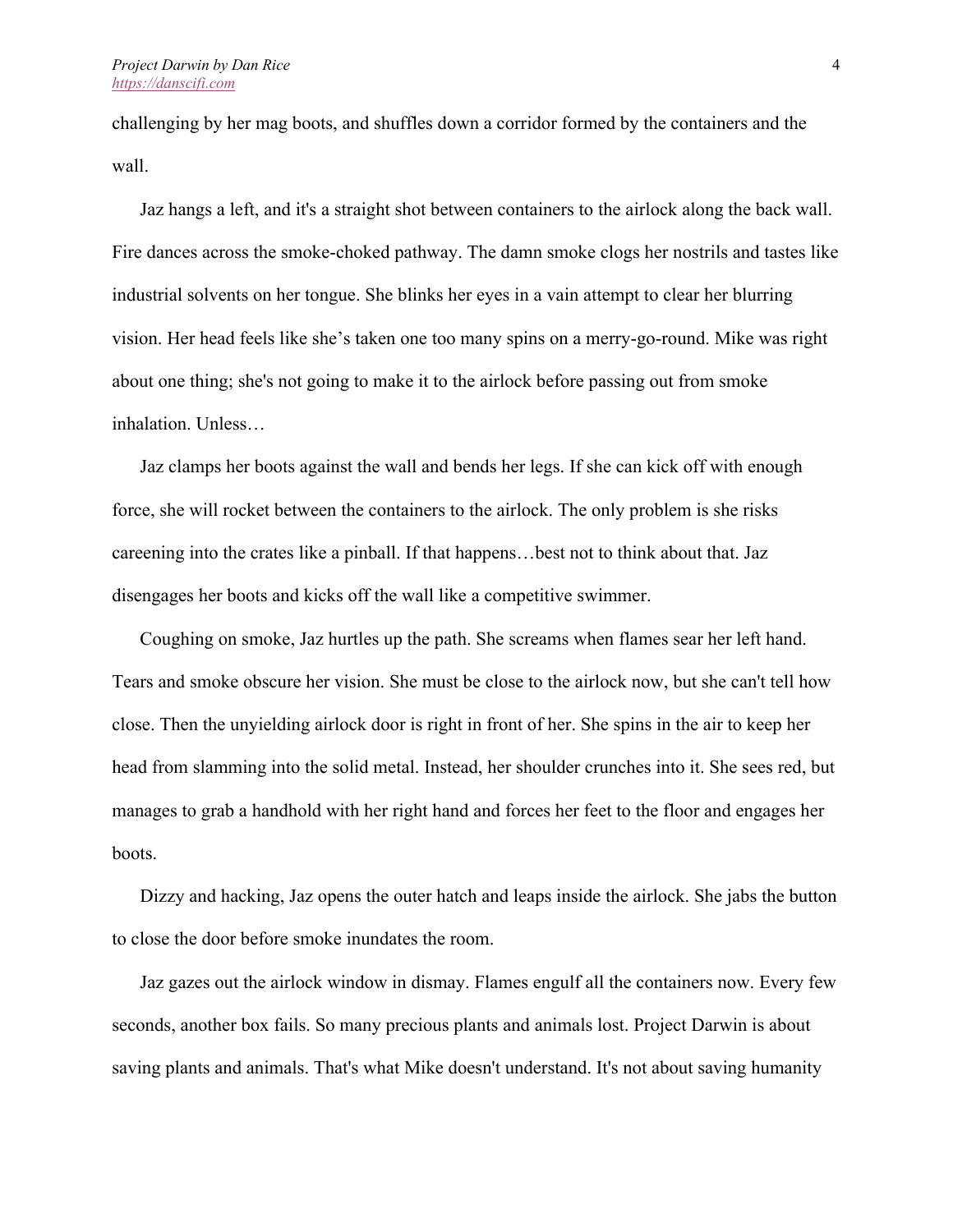or humanity's worthiness to survive. It's about giving all the plants and animals human activity has put on the brink of extinction a second chance. That's the dream, the creation of a paradise where humans live in balance with nature instead of trying to conquer it.

Jaz glances at her burned hand, which she keeps pressed against her chest, and grits her teeth. The skin is bright red and covered in puffy blisters. Moving her hand causes her so much pain she whimpers, and unbidden tears leak from her eyes. How can she put on the vac suit with such a terrible injury?

"There's no time."

Duty. Service. Sacrifice. That's what she had been taught in the service. That's what her mother had taught her by raising three kids while working four jobs. Jaz realizes her whole life has been leading to this, the brink, the tipping point. Only her sacrifice can save Project Darwin.

Jaz takes a deep breath and opens the airlock hatch into the cargo bay. Smoke and heat rush inside. She reaches through the doorway and sets the manual override to keep the hatch open while the outer airlock door opens.

She doubles over coughing, her chest rattling. Lurching through the compartment, she claws at the controls to open the outer door. Her vision goes black at the edges. Concentrate damn you. Concentrate. She squints, the button to open the outer hatch coming into focus. She punches it.

Nothing happens. What the hell? She survived that firestorm only to fail at the very end? There's nothing she can do. The heat is too intense, and smoke permeates everything. It's only a matter of time before she loses consciousness and either dies from the smoke or the flames. Then there is a mechanical boom of heavy latches sliding out of place. Hope blossoms in her breast as joyous as she's ever felt. She's doing it, she's saving the dream. She might die, but Project